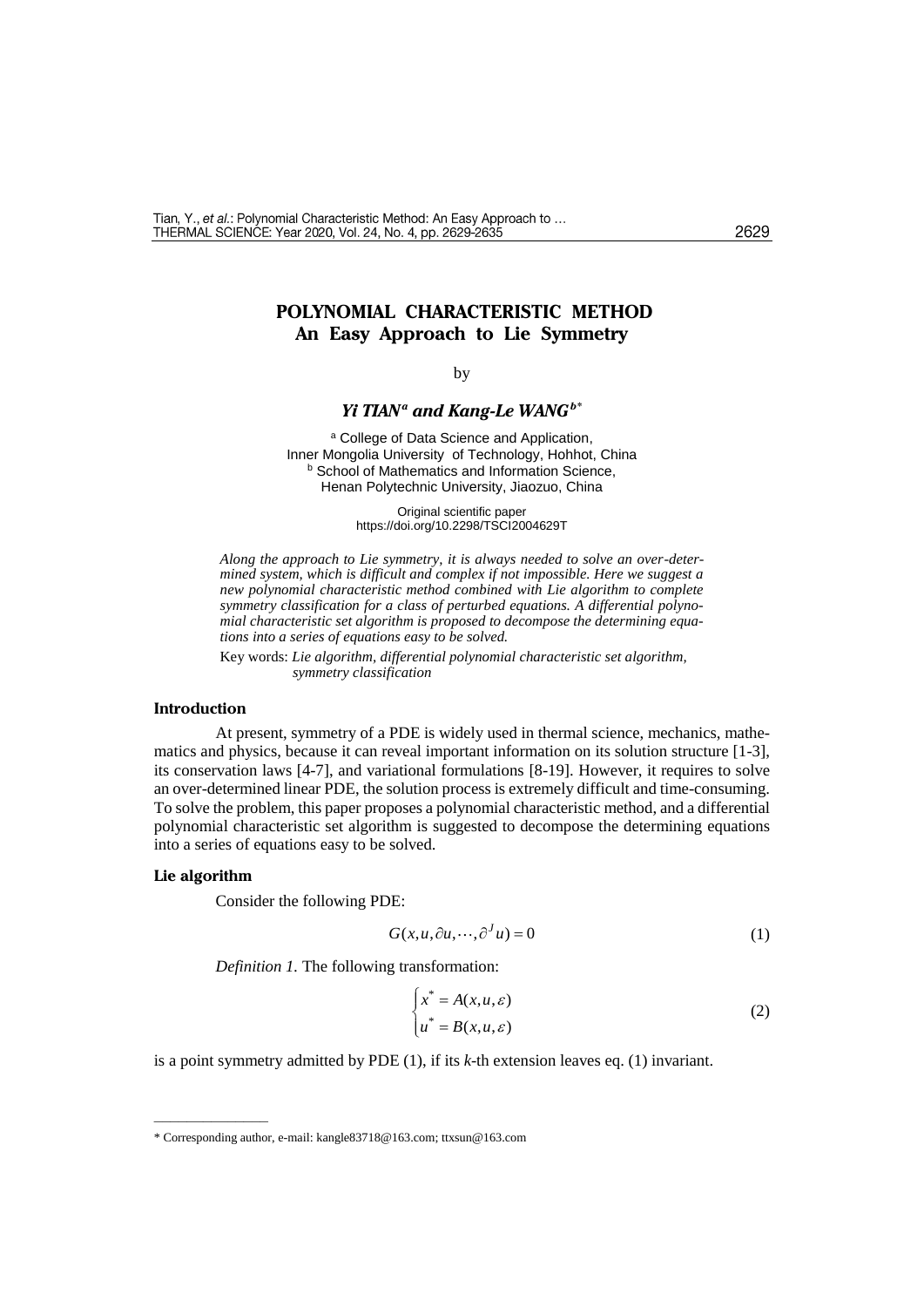*Theorem 1.* Let:

$$
X = C_i(x, u)\frac{\partial}{\partial x_i} + D(x, u)\frac{\partial}{\partial u}
$$
 (3)

be the infinitesimal generator of eq. (2). Let the followin[g expression:](javascript:;)

$$
X^{(J)} = C_i(x, u) \frac{\partial}{\partial x_i} + D(x, u) \frac{\partial}{\partial u} + D_i^{(1)}(x, u, \partial u) \frac{\partial}{\partial u_i} + \dots + D_{i_1 i_2 \cdots i_j}^{(J)}(x, u, \partial u, \cdots, \partial^J u) \frac{\partial}{\partial u_{i_1 i_2 \cdots i_j}}
$$
(4)

be the *J-*th-extended infinitesimal generator of eq. (3), then eq. (2) is a point symmetry admitted by eq. (1), if:

$$
X^{(J)}G(x, u, \partial u, \cdots, \partial^{J} u) = 0, \text{ when } G(x, u, \partial u, \cdots, \partial^{J} u) = 0
$$
 (5)

The following PDE:

$$
\Delta = \Delta(x, u, C_i, D) \tag{6}
$$

is called as the determining equation (DTE), which is obtained from eq. (5). Consequently, the problem of computing symmetry of eq. (2) is reduced to finding the corresponding eq. (3), which is equivalent to solve eq. (6) for  $C_i$  and  $D$ . Generally, eq. (6) is hard to solve, in this article, a differential polynomial characteristic set algorithm is suggested to solve this problem.

### **Differential polynomial characteristic set algorithm**

Suppose *DTE* and initials and separate products for differential polynomials (*IP*) are differential polynomial systems (DPS), we frequently use the following notations [20]:

$$
Zero(DTE) = \text{all solutions of } DTE = 0
$$
  

$$
Zero\frac{DTE}{IP} = \text{all solutions of } DTE = 0 \text{ such that } IP ≠ 0
$$
  

$$
Zero(DTE, IP) = \text{all solutions of } DTE = 0 \text{ such that } IP = 0
$$

where *IP* denotes the initials and separate products for differential polynomials, called *IP* products;

$$
Premd \frac{DTE}{DCS}
$$
 = the set of pseudo-remainders of *DTE* w.r.t chain *DCS*

*Theorem 2.* Let *DPS* be a finite differential polynomials system, then the differential polynomial characteristic set algorithm yields a finite number characteristic set *DCS<sup>k</sup>* of *DPS* with initials and separate products  $IP_k$  such that the following zero decomposition:

$$
Zero(DPS) = \sum_{k} Zero \frac{DCS_{k}}{IP_{k}}
$$

is held.

The algorithm to determine characteristic set *DCS* listed below.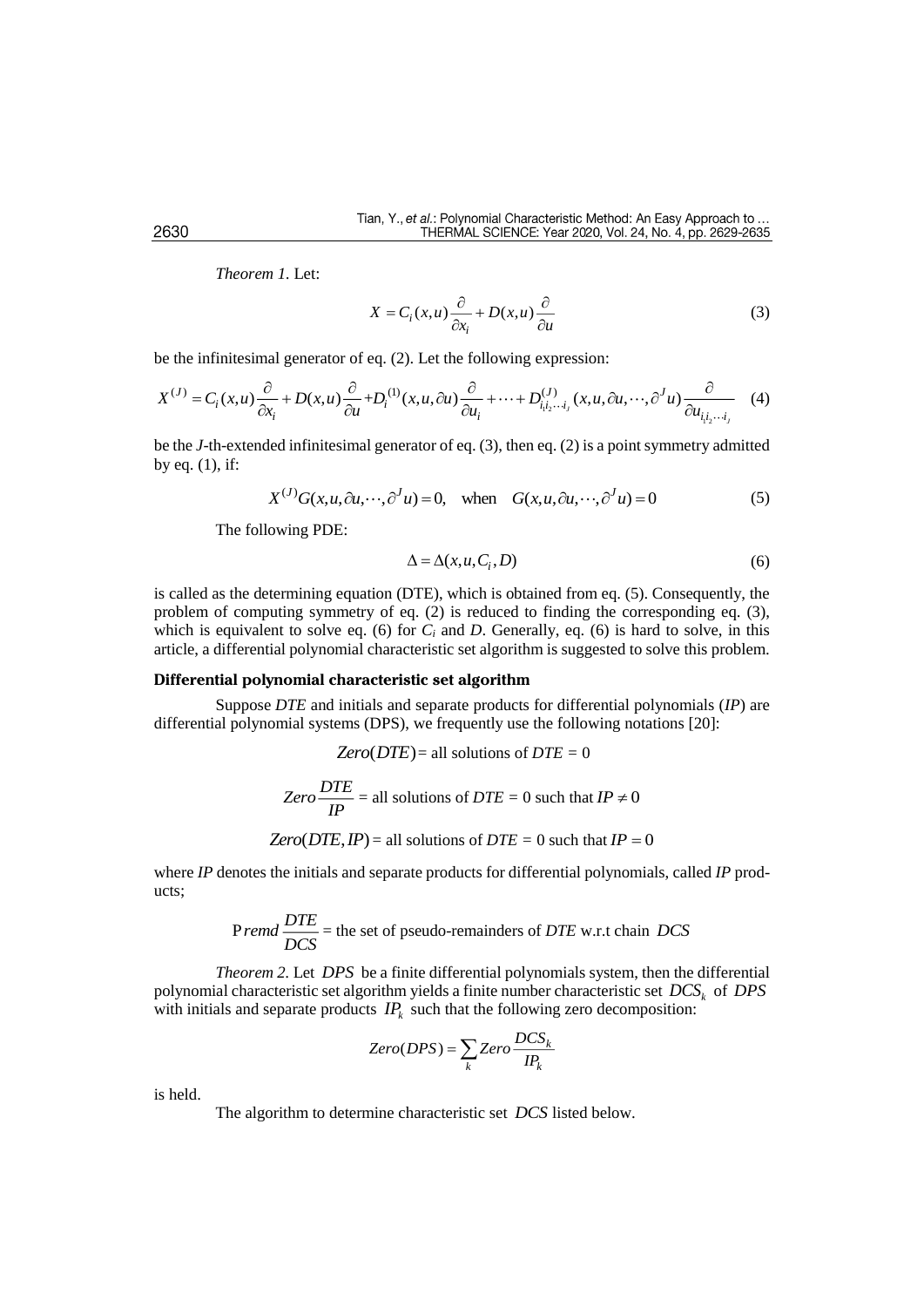2631

*Input*. A differential polynomial system. *Output.* A differential characteristic set *DCS. Start.* Let  $i = 0$ ; *Step 1.* Select a basic set *DBS<sup>i</sup>* from *DPSi*; *Step 2.* Compute all the nonzero coherent dps of *DBSi*, and put them in set from *IT'i*; *Step 3.*  $\forall IP$  (non-zero coherent differential polynomial)  $\in IT_i$ , compute  $Premd (IP / DBS<sub>i</sub>) \setminus \{0\}$ , and put the results in set  $IT<sub>i</sub>$ ; Step 4. Compute  $R_i = Premd((DPS_i \setminus DBS_i)/DBS_i) \setminus \{0\}$ , let  $RJ_i = IT_i \cup R_i$ ; *Step 5.* If  $RJ_i = \phi$  (Empty), then  $DCS = DBS_i$ , and stop; else  $i = i + 1$ , and  $DPS_i = DPS_{i-1} \cup RJ_{i-1}$ , go to *Step 1*.

## **Symmetry classification based on characteristic set algorithm**

Consider the following non-linear wave equations [21]:

$$
u_{tt} + \varepsilon u_t = [G(u)u_x]_x \tag{7}
$$

suppose the infinitesimal generator admitted by eq. (7) is:

$$
X = \xi(x, t, u) \frac{\partial}{\partial x} + \tau(x, t, u) \frac{\partial}{\partial t} + \eta(x, t, u) \frac{\partial}{\partial u}
$$
(8)

from eq. (5), the determining equations for *X* are:

$$
DTE = \begin{cases} \xi_t = 0, & \xi_u = 0, & \tau_u = 0, & \tau_x = 0, & \eta_{uu} = 0 \\ \varepsilon \eta_t + \eta_u - G(u)\eta_{xx} = 0 \\ 2\eta_{uu} + \varepsilon \tau_t - \tau_u = 0 \\ 2G(u)\xi_x - 2G(u)\tau_t - \eta G'(u) = 0 \\ G(u)\xi_{xx} - 2G(u)\eta_{xu} - 2\eta_x G'(u) = 0 \\ 2\xi_x G'(u) - \eta_u G'(u) - 2\tau_t G'(u) - \eta G''(u) = 0 \end{cases}
$$
\n(9)

taking left hand of each equation in *DTE*, we have:

$$
DPS = \begin{cases} \xi_t, & \xi_u, & \tau_u, & \tau_x, & \eta_{uu} \\ \varepsilon \eta_t + \eta_u - G(u) \eta_{xx} \\ 2\eta_{tu} + \varepsilon \tau_t - \tau_u \\ 2G(u)\xi_x - 2G(u)\tau_t - \eta G'(u) \\ G(u)\xi_{xx} - 2G(u)\eta_{xu} - 2G_x f'(u) \\ 2\xi_x G'(u) - \eta_u G'(u) - 2\tau_t G'(u) - \eta G''(u) \end{cases}
$$
(10)

Step 1. Compute Zero(DPS)

According to the order  $x \prec t \prec u \prec \xi \prec \tau \prec \eta$ , using differential polynomial characteristic set algorithm, we obtain characteristic set:

$$
DCS_1 = \{ \xi_x, \xi_t, \xi_u, \eta, \tau_x, \tau_t, \tau_u \}
$$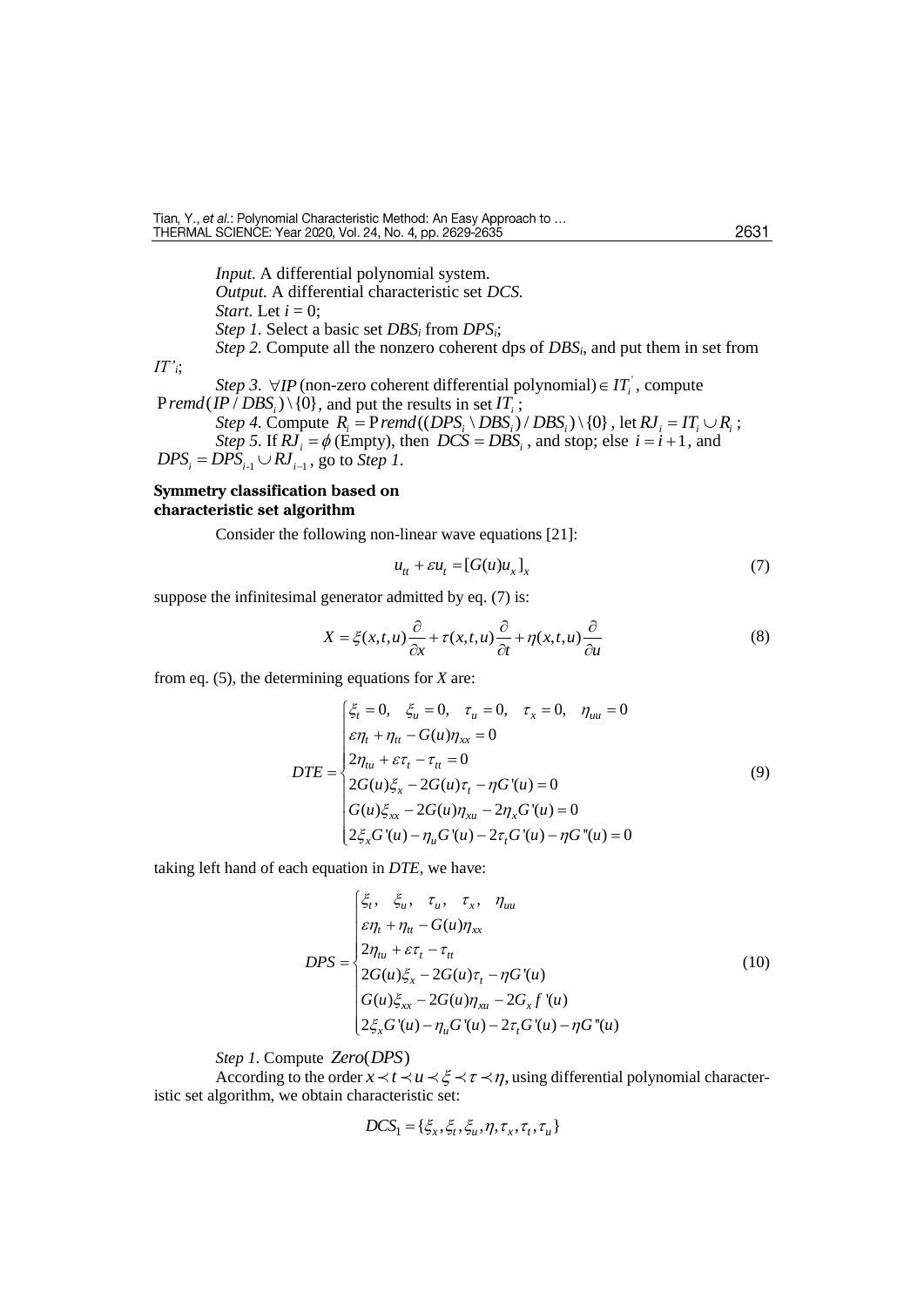with *IP* products  $I_1 \neq 0$ , and:

$$
I_1 = G'(u)^2 G''(u) - 2G(u)G''(u)^2 + G(u)G'(u)G'''(u)
$$

then, we get:

$$
Zero(DPS) = Zero \frac{DCS_1}{I_1} + Zero(\{DPS, I_1\})
$$

in which:

$$
Zero \frac{DCS_1}{I_1} = \{ \xi = c_1, \eta = 0, \tau = c_2 \}
$$

where  $c_1$  and  $c_2$  are arbitrary constants.  $Step 2. I_1 = 0$  compute  $Zero({\lbrace DPS, I_1 \rbrace})$ We obtain characteristic set:

$$
DCS_2 = \begin{cases} \xi_u, \xi_t, \eta_t, \eta_x, \tau_u, \tau_t, \tau_x \\ 2G(u)\xi_x - \eta G'(u) \\ G(u)\eta_u G'(u) - \eta G'(u)^2 + G(u)\eta G''(u) \end{cases}
$$
(11)

with *IP* products  $I_{2}$ \* $I_{3} \neq 0$ , and:

$$
I_2 = 7G'(u)^2 - 4G(u)G''(u)
$$
  

$$
I_3 = -3G'(u)^2 + 2G(u)G''(u)
$$

then, we get

$$
Zero({\{DPS, I_1\}}) = ZeroDCS_2/I_2 * I_3 + Zero({\{DPS, I_1, I_2\}}) + Zero({\{DPS, I_1, I_3\}})
$$

in which:

$$
ZeroDCS_2/I_2 * I_3 = \begin{cases} \xi = \frac{c_1 x}{2} + c_2\\ \eta = u - c_2\\ \tau = c_4 \end{cases}
$$
(12)

with the corresponding function  $G(u) = (c_2 - u)^{c_1} c_3$ , and  $c_1, \dots, c_4$  are arbitrary constants. *Step 3.*  $I_2 = 0$  compute  $Zero({\{DPS, I_1, I_2\}})$ 

We obtain characteristic set:

$$
DCS_3 = \begin{cases} \xi_u, \xi_t, \eta_t, \eta_{xx}, \tau_u, \tau_t, \tau_x \\ 2G(u)\xi_x - \eta G'(u) \\ 4G(u)\eta_u + 3\eta G'(u) \end{cases}
$$
(14)

with *IP* products  $I_4 \neq 0$ , and: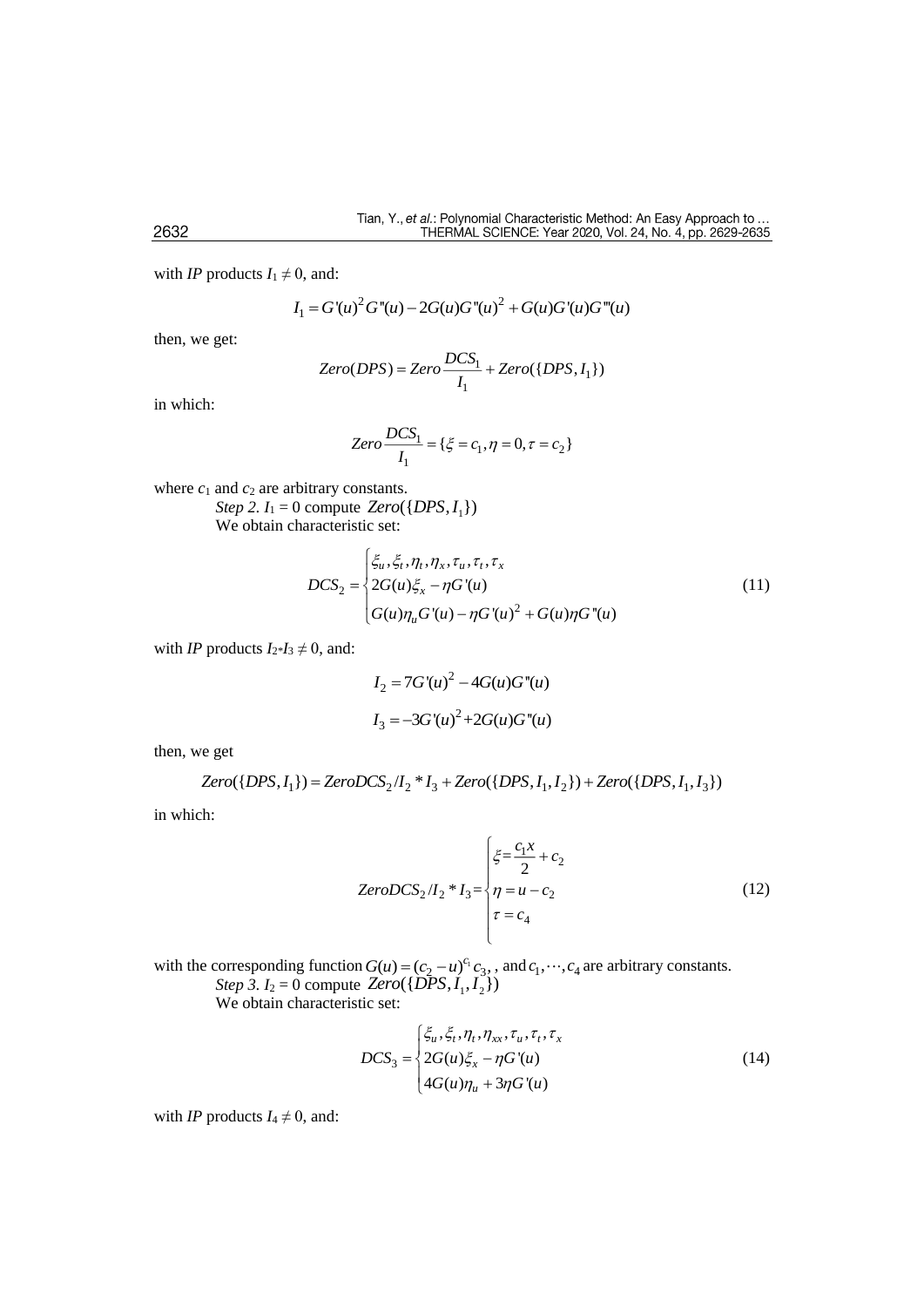$I_4 = f'(u)$ 

then, we get:

$$
Zero({\{DPS, I_1, I_2\}}) = Zero \frac{DCS_3}{I_4} + Zero({\{DPS, I_1, I_2, I_4\}})
$$

in which:

$$
Zero \frac{DCS_3}{I_4} = \begin{cases} \xi = -\frac{c_1 c_3 x^2}{3} - \frac{2}{3} c_1 c_4 x + c_5\\ \eta = (c_1 u + c_2)(c_3 x + c_4) \\ \tau = c_6 \end{cases}
$$
(15)

with the corresponding function 4/3  $1^{\mu}$   $\cdot$   $\cdot$  2  $(u) = -\frac{4}{\pi}$  $3(c_1u+c_2)$ *G <sup>u</sup>*  $c<sub>i</sub>u + c$  $=\left[-\frac{4}{3(c_1u+c_2)}\right]^{4/3}$  and  $c_1,...,c_6$  are arbitrary constants.

 $Step 4. I_4 = 0$  compute  $Zero({\{DPS, I_1, I_2, I_4\}})$  $I_4 = 0$  *i. e.*  $f(u) = \text{constant}$ , we ignore this situation, then, we get:

$$
Zero({\{DPS, I_1, I_2\}}) = Zero \frac{DCS_3}{I_4}
$$

*Step 5.*  $I_3 = 0$  compute  $Zero({\{DPS, I_1, I_3\}})$ We obtain characteristic set:

$$
DCS_4 = \begin{cases} \xi_u, \xi_t, \xi_{xx}, \eta_x, \tau_u, \tau_x \\ 2G(u)\xi_x - 2G(u)\tau_t - \eta G'(u) \\ 2G(u)\eta_u + \eta G'(u) \\ 2\varepsilon G(u)\xi_x - \varepsilon \eta G'(u) - \eta_t G'(u) \end{cases}
$$

with *IP* products  $I_4 \neq 0$ , then, we get:

$$
Zero(\{DPS, I_1, I_3\}) = Zero \frac{DCS_4}{I_4}
$$

in which:

$$
Zero \frac{DCS_4}{I_4} = \begin{cases} \xi = -c_1 x F(t) - \frac{c_1 x F'(t)}{\varepsilon} + c_2\\ \eta = F(t)(c_1 u + c_2) \\ \tau = -\frac{c_1 F(t)}{\varepsilon} + c_2 \end{cases}
$$
(15)

with the corresponding function: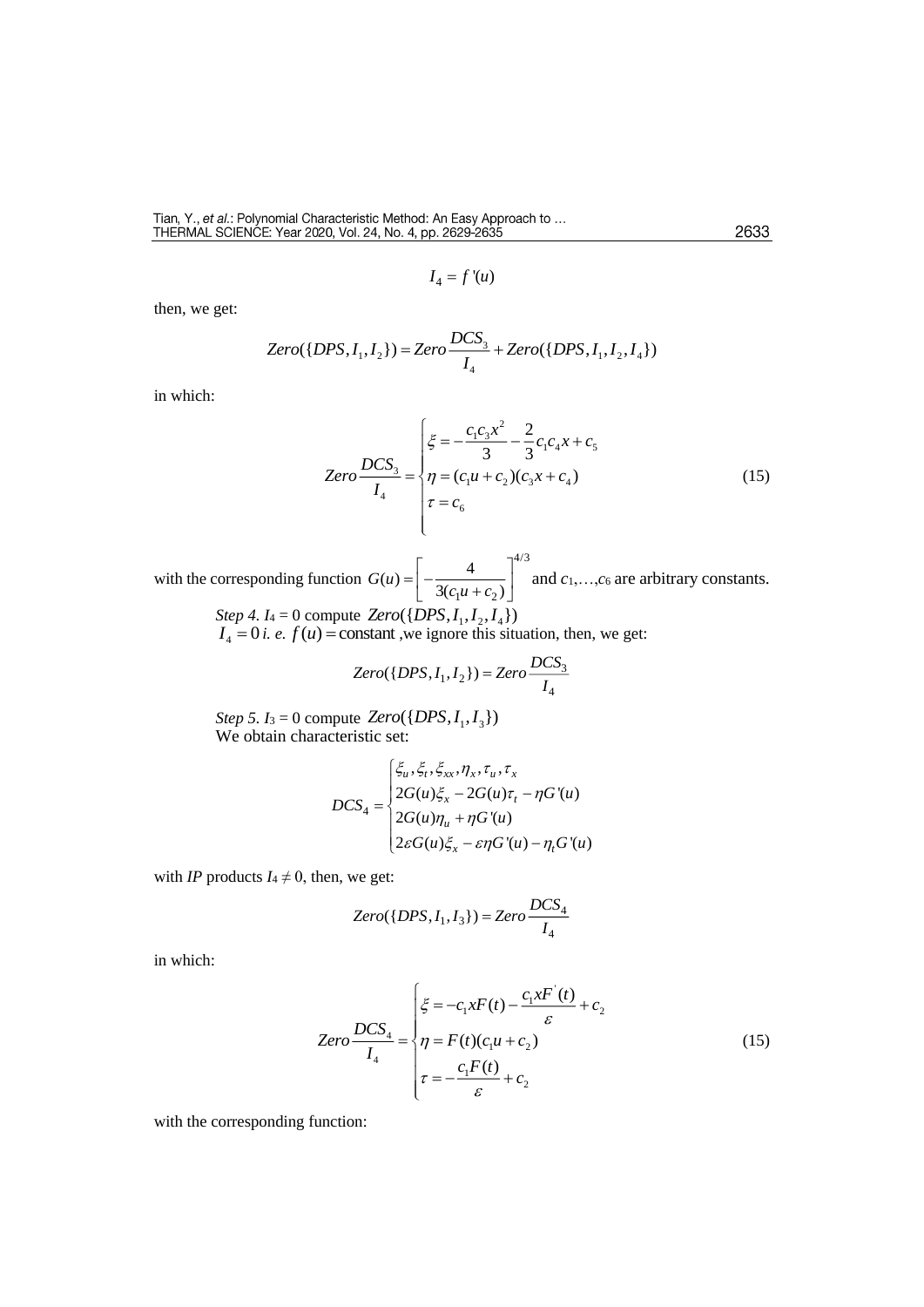$$
G(u) = \frac{4}{(c_1 u + c_2)^2}
$$

and  $c_1$ ,  $c_2$  are arbitrary constants,  $F(t)$  is a arbitrary function. Consider *Step 1* to *Step 5,* we have:

$$
Zero(DPS) = Zero \frac{DCS_1}{I_1} + ZeroDCS_2/I_2 * I_3 + Zero \frac{DCS_3}{I_4} + Zero \frac{DCS_4}{I_4}
$$

#### **Conclusion**

In this paper, we use Lie algorithm to determine symmetry classification of a given PDE. Firstly, we obtain an over-determined linear PDE (determining equations), which is always difficult to solve, then, we use differential polynomial characteristic set algorithm to decompose the determining equations into a series of equations (characteristic set), which are easy to be solved. The example shows that this method is effective to get symmetry classification of PDE with parameters and is applicable to different cases non-linear PDE.

#### **Acknowledgment**

The work is supported by National Natural Science Foundation of China (Grant No 11561051, 61862048), the Natural Science Foundation of Inner Mongolia (2019MS05068), the Scientific Research Project Foundation of Inner Mongolia University of Technology (ZZ201820), and the Inner Mongolia Key Laboratory of Statistical Analysis Theory for Life Data and Neural Network Modeling.

#### **References**

- [1] Hao, X. Z., *et al*., The Residual Symmetry And Exact Solutions [Of The Davey-Stewartson III Equation,](https://www.sciencedirect.com/science/article/pii/S0898122117302092) *[Computers & Mathematics with Applications](https://www.sciencedirect.com/science/journal/08981221)*, *73* (2017), 11, pp. 2404-2414
- [2] Feng, L. L., *et al*., Lie Symmetries, Conservation Laws and Analytical Solutions for Two-Component Integrable Equations, *[Chinese Journal of Physics,](https://www.sciencedirect.com/science/journal/05779073) 55* (2017), 3, pp. 996-1010
- [3] Tian, S. F., *et al*., Lie Symmetry Analysis, Conservation Laws and Analytical Solutions for the Constant Astigmatism Equation, *[Chinese Journal of Physics,](https://www.sciencedirect.com/science/journal/05779073) 55* (2017), 5, pp. 1938-1952
- [4] Tian, Y., Symmetry Reduction a Promising Method for Heat Conduction Equations, *Thermal Science, 23* (2019), 4, pp. 2219-2227
- [5] Tian,Y., Diffusion-Convection Equations and Classical Symmetry Classification, *Thermal Science*, *23* (2019), 4, pp. 2151-2156
- [6] Wei, G. M., *et al*., Lie Symmetry Analysis and Conservation Law of Variable-Coefficient Davey-Stewartson Equation, *[Computers & Mathematics with Applications,](https://www.sciencedirect.com/science/journal/08981221) 79* (2018), 5, pp. 3420-3430
- [7] Zhang, Z. Y., Conservation Laws of Partial Differential Equations: Symmetry, Adjoint Symmetry and Nonlinear Self-Adjointness, *[Computers & Mathematics with Applications,](https://www.sciencedirect.com/science/journal/08981221) 74* (2017), 12, pp. 3129-3140
- [8] He, J. H. Lagrangians for Self-Adjoint and Non-Self-Adjoint Equations, *Applied Mathematics Letters, 26* (2013), 3, pp. 373-375
- [9] He, J. H. Lagrangian for Nonlinear Perturbed Heat and Wave Equations, *Applied Mathematics Letters, 26* (2013), 1, pp. 158-159
- [10] He, J. H. A Modified Li-He's Variational Principle for Plasma, *International Journal of Numerical Methods for Heat and Fluid Flow*, On-line first, https://doi.org/10.1108/HFF-06-2019-0523, 2019
- [11] He, J. H., Lagrange Crisis and Generalized Variational Principle for 3D unsteady flow, *International Journal of Numerical Methods for Heat and Fluid Flow*, On-line first, https://doi.org/10.1108/HFF-07-2019- 0577, 2019
- [12] He, J. H., Sun, C., A Variational Principle for a Thin Film Equation, *Journal of Mathematical Chemistry, 57* (2019), 9, pp. 2075-2081